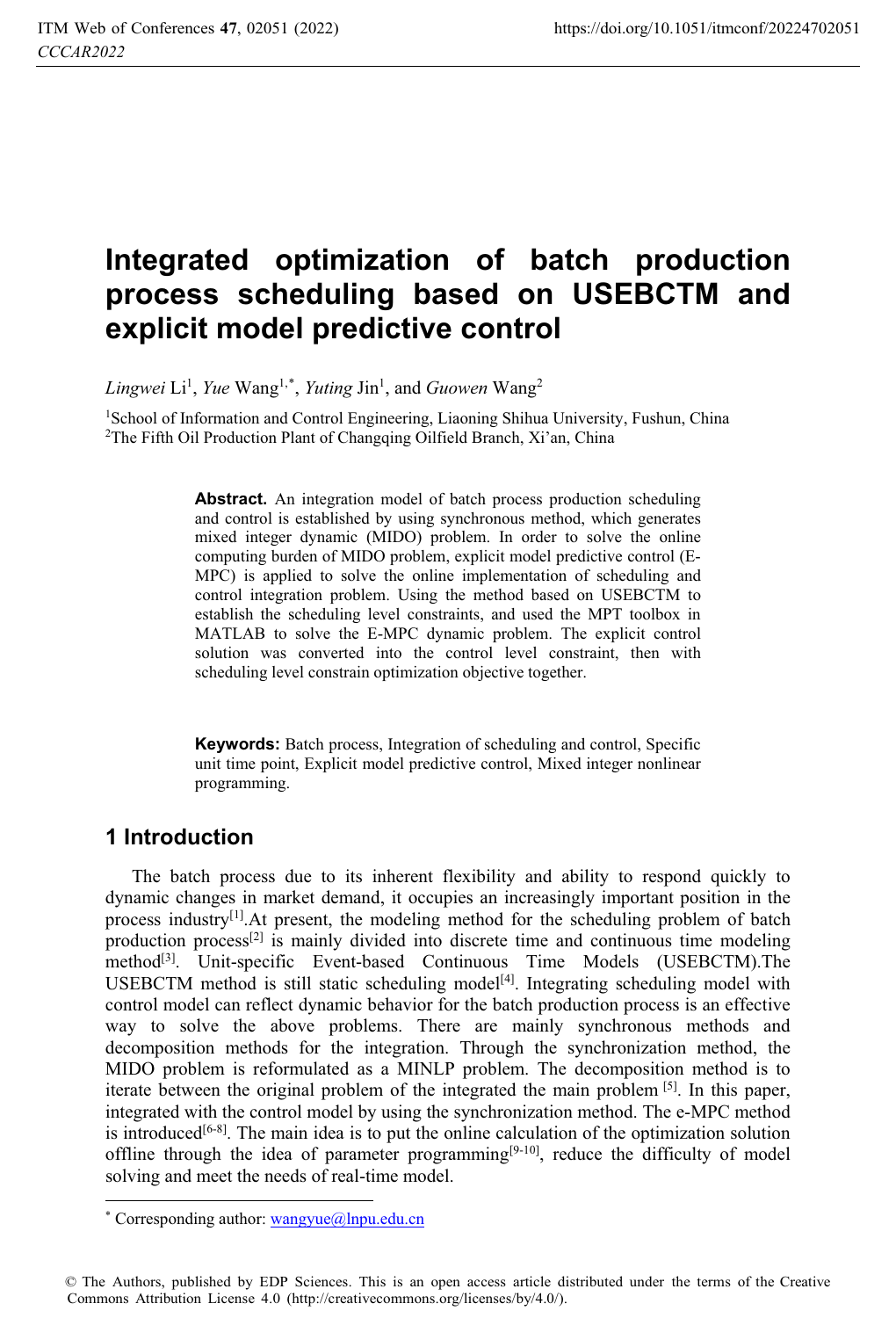# **2 Scheduling and control integration framework**

The integration framework is shown in Figure 1.



**Fig. 1.** Integration of scheduling and control framework.

Figure 2 shows the variables  $V_i$  and  $T_i$  of the integration model. These variables integrate scheduling and control hierarchies while processing shared information.

# **3 Scheduling and control integration framework**

#### **3.1 Constraints at scheduling level.**

Equipment allocation constraint

$$
\sum_{i \in J} w(i, n) = y(j, n) \quad \forall j \in J, n \in N
$$
\n(7)

Capacity constraint

$$
V_{ij}^{\min} w(i, n) \le V(i, j, n) \le V_{ij}^{\max} w(i, n) \quad \forall i \in I, j \in J_i, n \in N
$$
 (8)

Storage constraint

$$
ST(s, n) \le ST(s)^{\max} \ \forall s \in S, n \in N \tag{9}
$$

Material balance constraint

$$
ST(s,n) = ST(s,n-1) - d(s,n) + \sum_{i \in I_s} \rho_{si}^P \sum_{j \in J_i} V(i,j,n-1) - \sum_{j \in J_i} \rho_{si}^C \sum_{j \in J_i} V(i,j,n) \quad \forall s \in S, n \in N \tag{10}
$$

Reaction time constraint

$$
T^{f}(i, j, n) = T^{s}(i, j, n) + T_{r}(i, j, n) \quad \forall i \in I \, , n \in N, j \in J_{i}
$$
 (11)

Sequence constraint Same task in the same unit.

$$
T^{s}(i, j, n+1) \geq T^{f}(i, j, n) - H(2 - w(i, n) - y(j, n)) \quad \forall i \in I_{j}, j \in J_{i}, n \in N, n \neq N \quad (12)
$$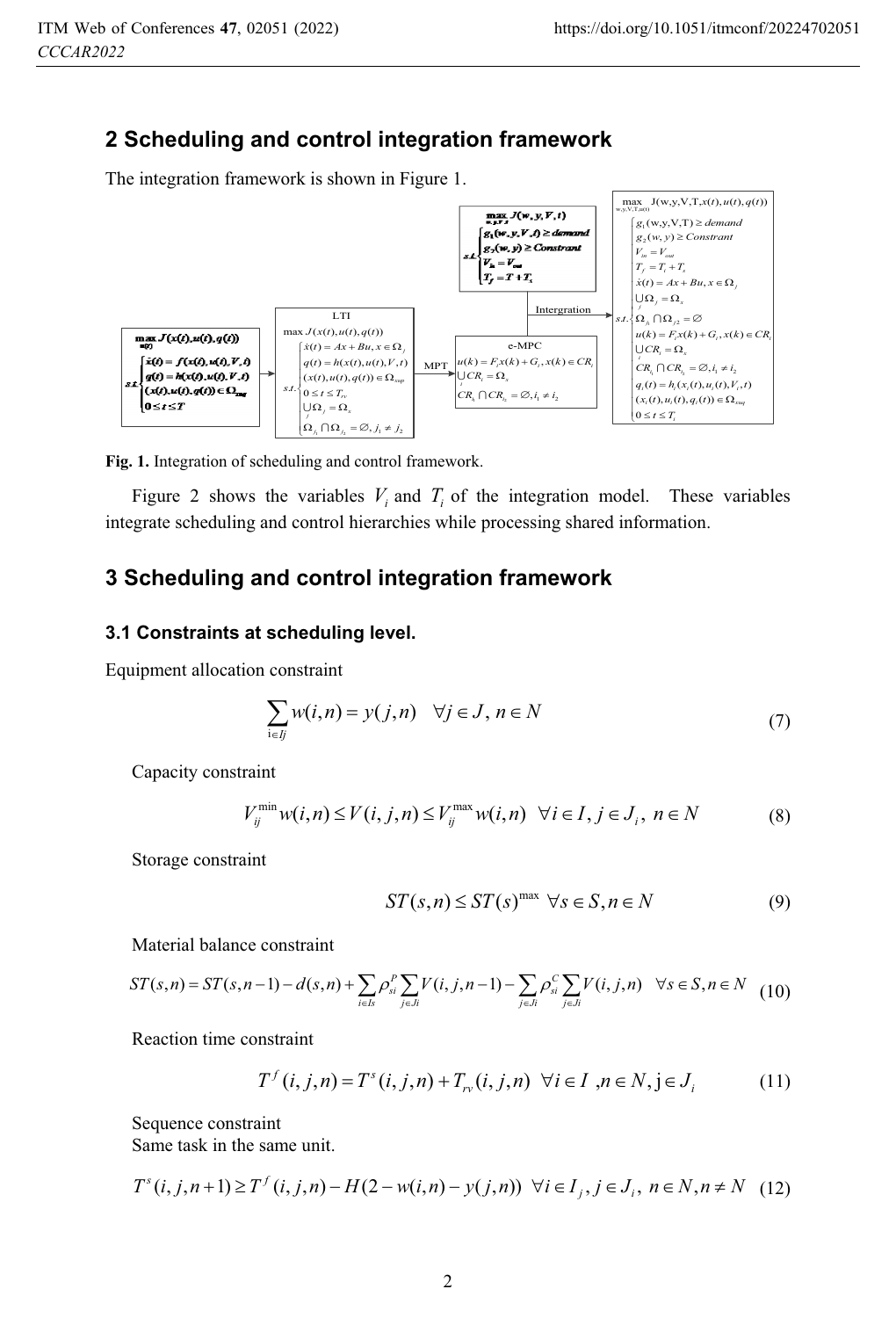Different tasks in the same unit.

$$
T^{s}(i, j, n+1) \geq T^{f}(i', j, n) - H(2 - w(i', n) - y(j, n)) \,\,\forall i \in I_{j}, i' \in I_{j}, i \neq i', j \in J_{i}, n \in N, n \neq N \tag{13}
$$

Different tasks in different units.

$$
T^{s}(i, j, n+1) \geq T^{f}(i', j', n) - H(2 - w(i', n) - y(j', n)) \,\forall i \in I_{j}, i' \in I_{j}, i \neq i', j' \in J_{i}, n \in N, n \neq N \tag{14}
$$

Completion of previous tasks.

$$
T^{s}(i, j, n+1) \geq \sum_{n' \in N, n' \prec N} \sum_{i' \in I_j} (T^{f}(i', j, n') - T^{s}(i', j, n')) \,\,\forall i \in I_j, j \in J_i, \, n \in N, n \neq N \tag{15}
$$

Time horizon constraints.

$$
T^{f}(i, j, n) \leq H \quad \forall i \in I_{j}, j \in J_{i}, n \in N
$$
  

$$
T^{s}(i, j, n) \leq H \quad \forall i \in I_{j}, j \in J_{i}, n \in N
$$
 (16)

#### **3.1 Constraints at control level.**

The state transition equations of linear time-invariant models were expressed as:

$$
x(k+1) = A_j x(k) + B_j u(k) + C_j
$$
\n(17)

$$
x(k) \in \Omega_j \quad \Omega_j = \{x : V_j x \le W_j\}, j \in J = \{1, ..., N_j\}
$$
\n(18)

$$
\bigcup_{j} \Omega_{j} = \Omega_{x} \ \Omega_{j1} \cap \Omega_{j2} = \emptyset, j1, j2 \in \text{Jand } j1 \neq j2 \tag{19}
$$

Using MPT toolbox for obtaining the explicit control solutions by solving e-MPC.

$$
u(k) = F_i x(k) + G_i x(k) \in CR_i \quad CR_i = \{x : H_i x \le K_i\}, i \in I = \{1, 2, ..., N_I\}
$$
 (20)

$$
\bigcup_{i} CR_{i} = \Omega_{x} \quad CR_{i1} \cap CR_{i2} = \emptyset, i_{1}, i_{2} \in \text{land} i_{1} \neq i_{2}
$$
 (21)

Introducing binary variables  $y_1$   $y_2$ , then convert 17-21 into an explicit linear constraint:

$$
-M(1 - y1_i) + H_i x(k) \le K_i
$$
 (22)

$$
F_i x(k) + G_i - M(1 - y1_i) \le u(k) \le F_i x(k) + G_i + M(1 - y1_i)
$$
 (23)

$$
-M(1 - y^2) + V_j x(k) \le W_j \tag{24}
$$

$$
A_j x(k) + B_j u(k) + C_j - M(1 - y^2) \le x(k+1) \le A_j x(k) + B_j u(k) + C_j + M(1 - y^2)
$$
 (25)

The processing time can be calculated from equation 28, h is step size,  $N_k$  is step number.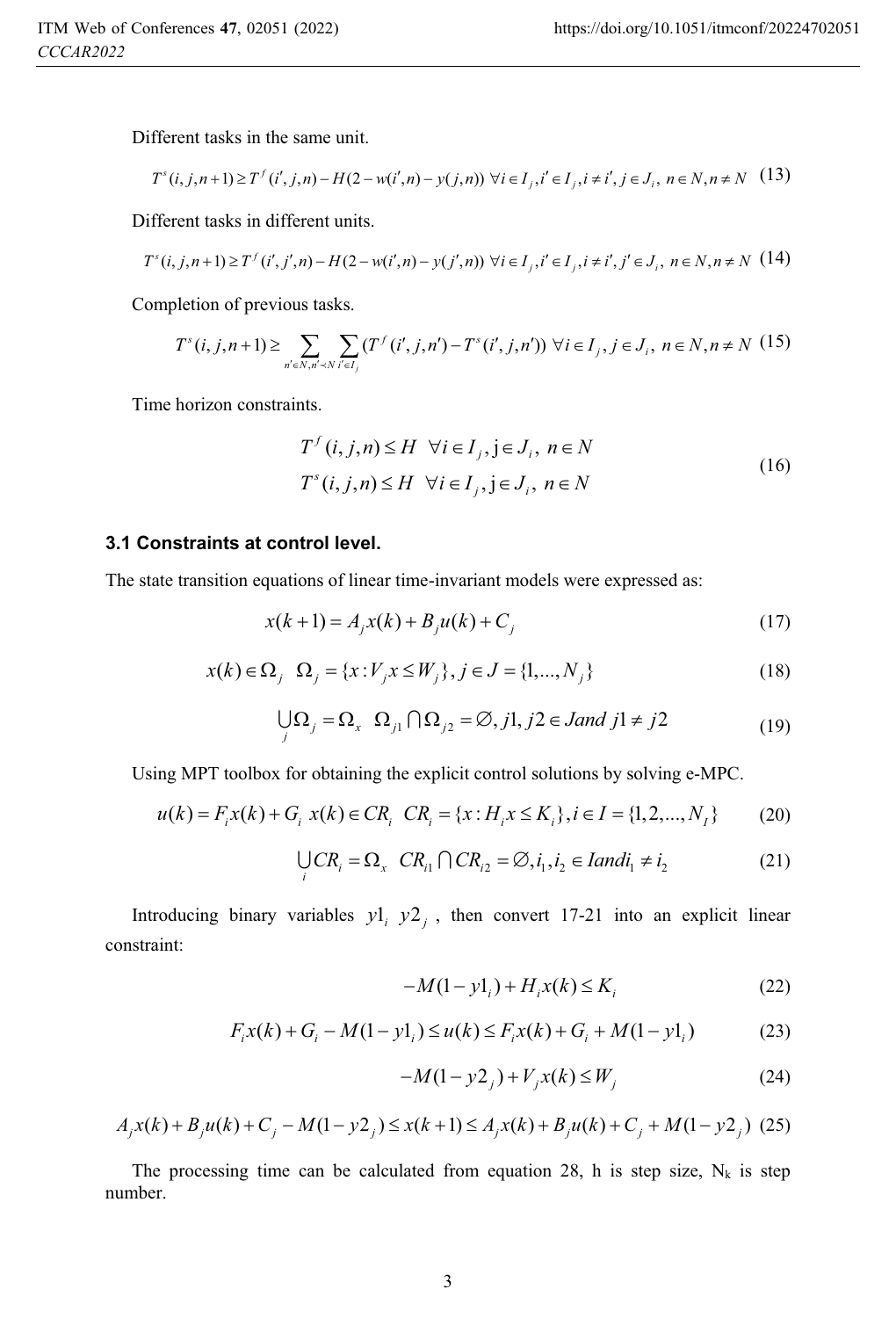$$
T_{rr} = N_k h \tag{26}
$$

### **4 The objective of the integrated problem**

The objection is total income minus raw material cost, and the specific function is as follows:  $C^P C^r$  are product price and raw material price.

$$
J = CP X(Nk) - Cr V
$$
 (27)

$$
s.t. \begin{cases} (7) - (18) \text{ constraints at scheduling level} \\ (24) - (31) \text{ explicit } MPC \end{cases} \tag{28}
$$

## **5 Case studies**

The process State Task Network (STN) as shown in figure 3. The reactions price are shown in Table 1. The information of unit capacity and material price is shown in Table 2.

Reaction conversion and concentration as the state  $x = [x_1, x_2]^T$  It can be obtained as follows:

$$
\dot{x}_1 = -\beta x_1 \kappa(x_2) + q(x_{1f} - x_1) \n\dot{x}_2 = \beta \beta x_1 \kappa(x_2) - (q + \delta)x_2 + \delta u + qx_{2f}
$$
\n(29)

The system states divide into three areas:  $[0,0.35] \times [0,6]$ ,  $[0.35,0.78] \times [0,6]$ ,  $[0.78,1] \times [0,6]$ . The discrete time LTI model of CSTR system:

| <b>State</b>            | Capacity  | Initial amount | Price   |
|-------------------------|-----------|----------------|---------|
| raw material A          | Unlimited | Unlimited      | $0.8\,$ |
| raw material B          | Unlimited | Unlimited      | 0.8     |
| raw material C          | Unlimited | Unlimited      | 0.8     |
| Production1             | Unlimited |                |         |
| Production <sub>2</sub> | Unlimited |                |         |

**Table 1.** Unit capacity and material price.

$$
x(k+1) = \begin{bmatrix} 0.8889 & -0.0123 \\ 0.1254 & 0.9751 \end{bmatrix} x(k) + \begin{bmatrix} -0.0002 \\ 0.296 \end{bmatrix} u(k) + \begin{bmatrix} 0.1060 \\ -0.0852 \end{bmatrix} x \in \Omega_1
$$
  
\n
$$
x(k+1) = \begin{bmatrix} 0.8241 & -0.0340 \\ 0.6365 & 1.1460 \end{bmatrix} x(k) + \begin{bmatrix} -0.0005 \\ 0.0322 \end{bmatrix} u(k) + \begin{bmatrix} 0.1907 \\ -0.7537 \end{bmatrix} x \in \Omega_2
$$
  
\n
$$
x(k+1) = \begin{bmatrix} 0.6002 & -0.0463 \\ 2.4016 & 1.2430 \end{bmatrix} x(k) + \begin{bmatrix} -0.0007 \\ 0.0338 \end{bmatrix} u(k) + \begin{bmatrix} 0.3119 \\ -1.7083 \end{bmatrix} x \in \Omega_3
$$
 (30)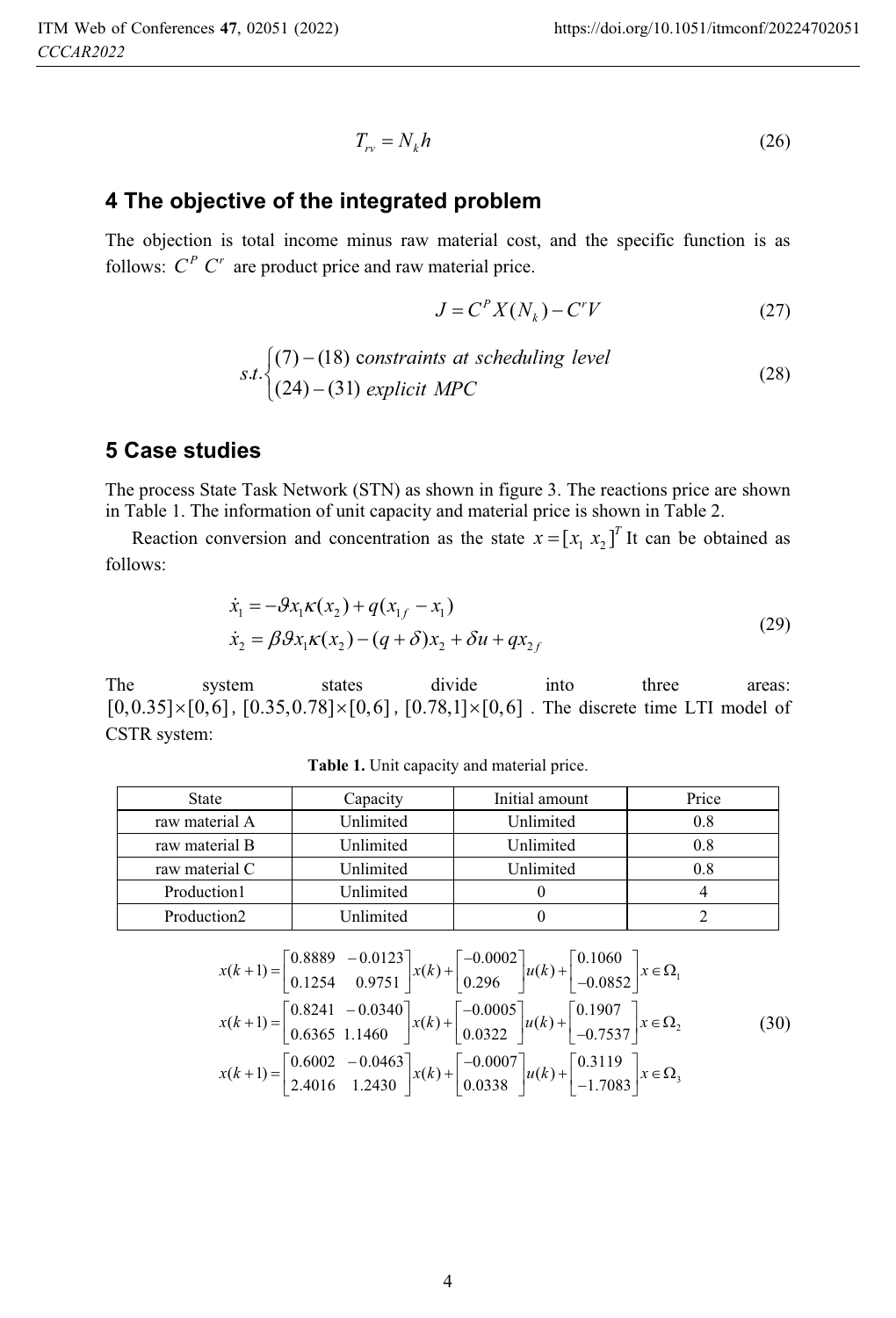

**Fig. 2.** Integration relationship.



**Fig. 3.** Flow sheet.





**Table 2.** Reactor adaptation.

| Unit         | Capacity | Adaptation     |
|--------------|----------|----------------|
| Heater       | 150      | Heating        |
| Reactor 1    | 200      | Reaction 1.2.3 |
| Reactor 2    | 300      | Reaction 1.2.3 |
| Distillation | 250      | Separation     |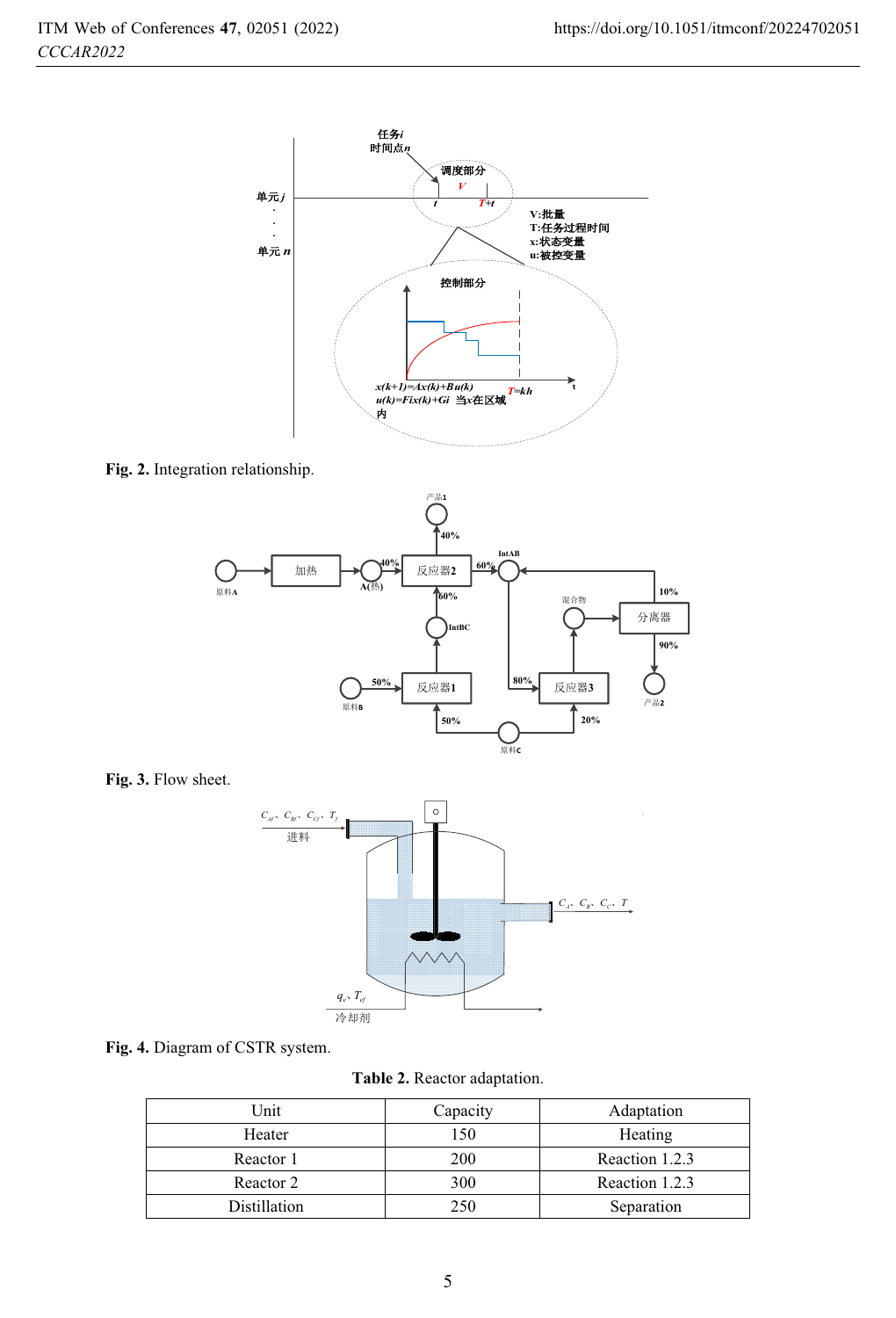| <b>Table 3.</b> CSTR System parameter value. |      |  |  |     |     |                            |  |
|----------------------------------------------|------|--|--|-----|-----|----------------------------|--|
| Parameter                                    |      |  |  |     |     | $\boldsymbol{\mathcal{N}}$ |  |
| Parameter value                              | 20.0 |  |  | o.u | U.S |                            |  |

**Table 3. CCTD System parameter** 

Using toolbox MPT to get the explicit control solution, and the distribution diagram was as follows:



**Fig. 5.** Explicit control solution partition.

The reaction quantities of product 1 and product 2 are given by  $V_1X_1X_2$  and  $V_3X_3$ 

$$
\max_{\substack{w,y,V,d,ST,Tf,Ts\\Trv,x,u,X,y1,y2}} J = C^{PI} V_1 X_1(N_k) X_2(N_k) + C^{P2} V_3 X_3(N_k) - \sum_{I} C^{ri} V_i
$$
\n(33)

Using LINGO to solve integration problems. The results are shown in Figure 8 and Table 4. Pure scheduling select product status delivery  $d(s, n)$  as the target:

$$
\max_{w,y,Y,d,ST,T^s,T'} J = C^{P1} * \sum_{n} d(s = 'product1',n) + C^{P2} * \sum_{n} d(s = 'product2',n)
$$
  
s.t. {7–18 constraints at scheduling level

The detailed results are shown in Figure 9 and Table 5. The '#' in chart represent taskunit-event point (ijn), the '/' represent conversion rate/inventory.







**Fig. 9.** Sequential scheduling Gantt charts.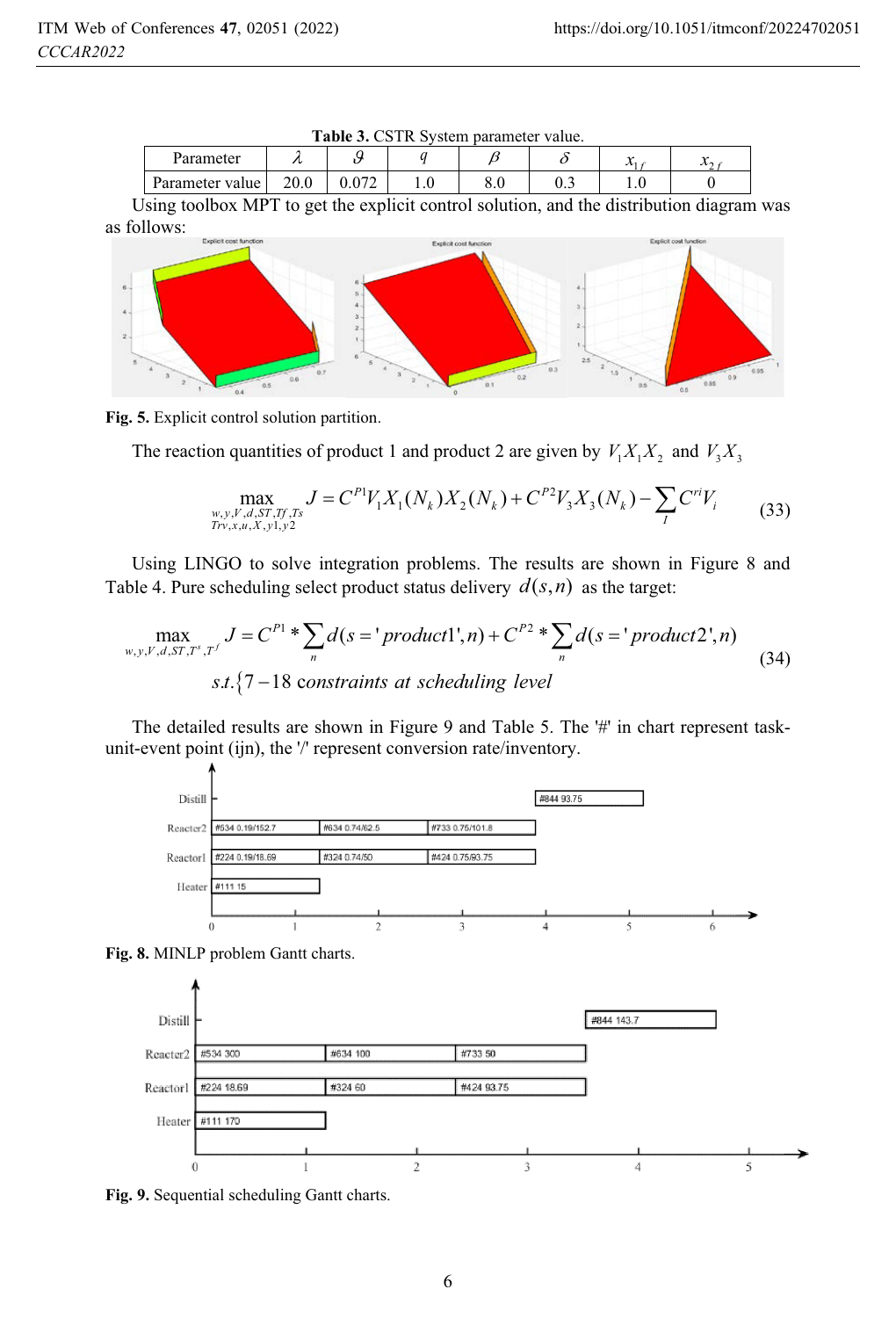| Optimization variable | Value   |
|-----------------------|---------|
| Production 1          | 143.75  |
| Production 2          | 84.37   |
| Raw material A        | 120     |
| Raw material B        | 135     |
| Raw material C        | 156.25  |
| Profit                | 2714.11 |

| Optimization variable | Value   |
|-----------------------|---------|
| Production 1          | 133.2   |
| Production 2          | 44.4    |
| Raw material A        | 100     |
| Raw material B        | 136.6   |
| Raw material C        | 143.7   |
| Profit                | 1546.75 |

**Table 5.** Sequential scheduling profit results.

# **6 Conclusion**

In this paper, It is the possibility and feasibility of exploring e-MPC applications in the field. The main contribution of this study is that we propose an integrated framework that can translate the explicit control solutions generated by e-MPC into explicit linear constraints, combine them with linear constraints at the scheduling level. The result of case study shows that the integrated method has higher benefits than the sequential method.

Thank you to my tutor, Professor Wang Yue. Mr. Wang is serious and responsible, patient and approachable, which makes me realize more truth and will benefit me for life in my future study and work. In addition, I also want to thank my mentor for providing me with more opportunities. This work was supported by general project of 2021 Scientific Research Fund of Liaoning Provincial

Education Department (No. LJKZ0400)

# **References**

- 1. E B Martin and A J 2016 An overview of multivariate statistical process control in continuous and batch process performance monitoring (Transactions of the Institute of Measurement & Control).
- 2. Potts C N and Wassenhove L 2017 Integrating Scheduling with Batching and Lot-Sizing: A Review of Algorithms and Complexity (Journal of the Operational Research Society).
- 3. Shaik M A Janak S L and Floudas C A 2006 Continuous-Time Models for Short-Term Scheduling of Multipurpose Batch Plants: A Comparative Study (Industrial & Engineering Chemistry Research) pp 6190-6209.
- 4. M G Ierapetritou 1998 Effective Continuous-Time Formulation for Short-Term Scheduling. 2. Continuous and Semicontinuous Processes (Industrial & Engineering Chemistry Research) pp 4360-4374.